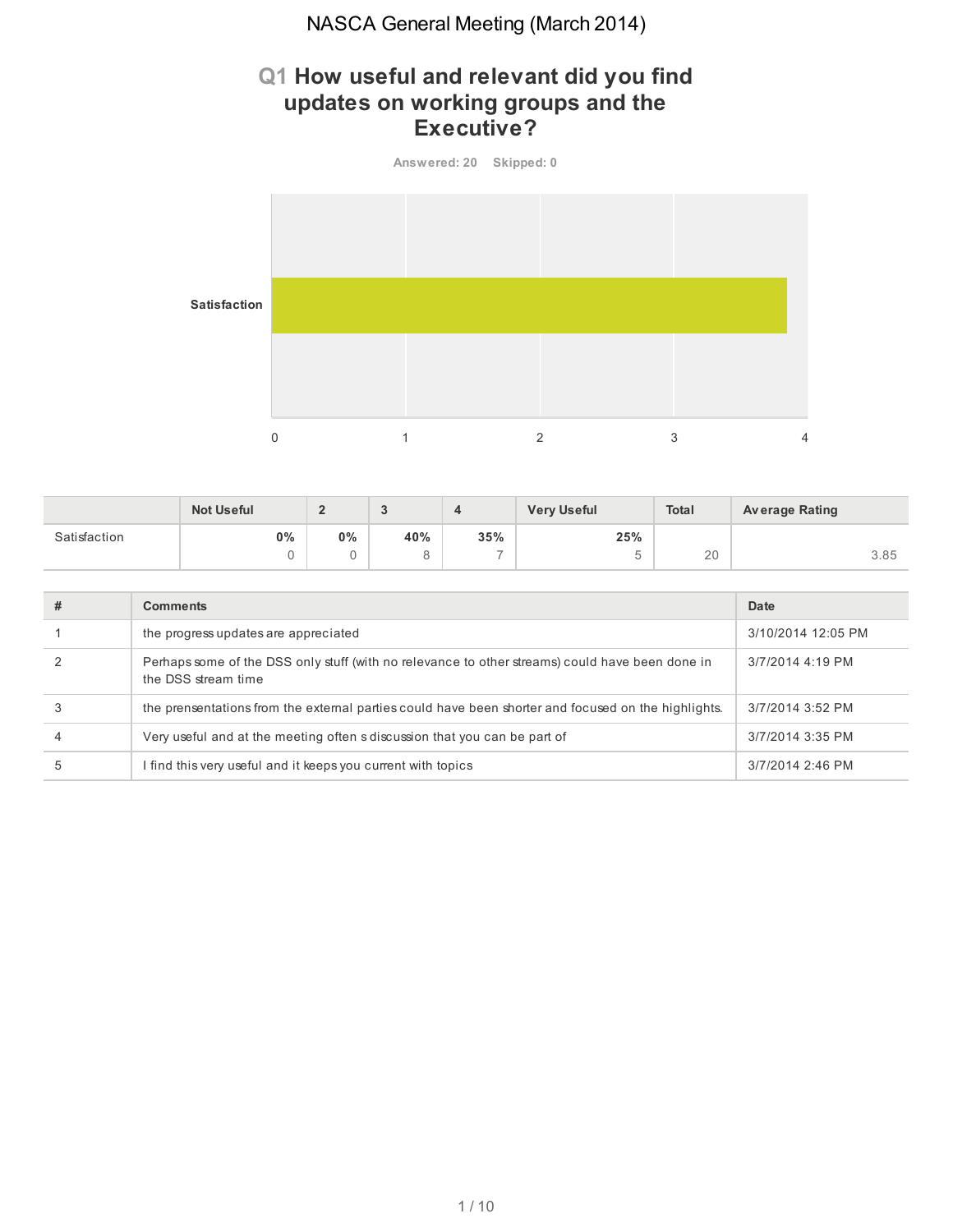# **Q2 How useful did you find the financial report?**



|              | <b>Not Useful</b> |     |     |                               | <b>Very Useful</b> | Total | <b>Average Rating</b> |
|--------------|-------------------|-----|-----|-------------------------------|--------------------|-------|-----------------------|
| Satisfaction | 5%                | 20% | 30% | 25%                           | 20%                |       |                       |
|              |                   |     | ◡   | $\overline{\phantom{a}}$<br>v | 4                  | 20    | こ こビ<br>J.JJ          |

| # | <b>Comments</b>                                                                                                       | Date               |
|---|-----------------------------------------------------------------------------------------------------------------------|--------------------|
|   | The bottom line is looking healthy                                                                                    | 3/10/2014 12:05 PM |
|   | Liked that it was brief.                                                                                              | 3/8/2014 8:21 AM   |
|   | Nice and clear - easier to understand our fees etc are being used for our                                             | 3/7/2014 4:19 PM   |
| 4 | I think it is useful to have the report available for review if needed and not presented in detail at the<br>meeting. | 3/7/2014 3:52 PM   |
| 5 | Would prefer to receive copies of accounts and finances. Felt it was glossed over very quickly                        | 3/7/2014 3:06 PM   |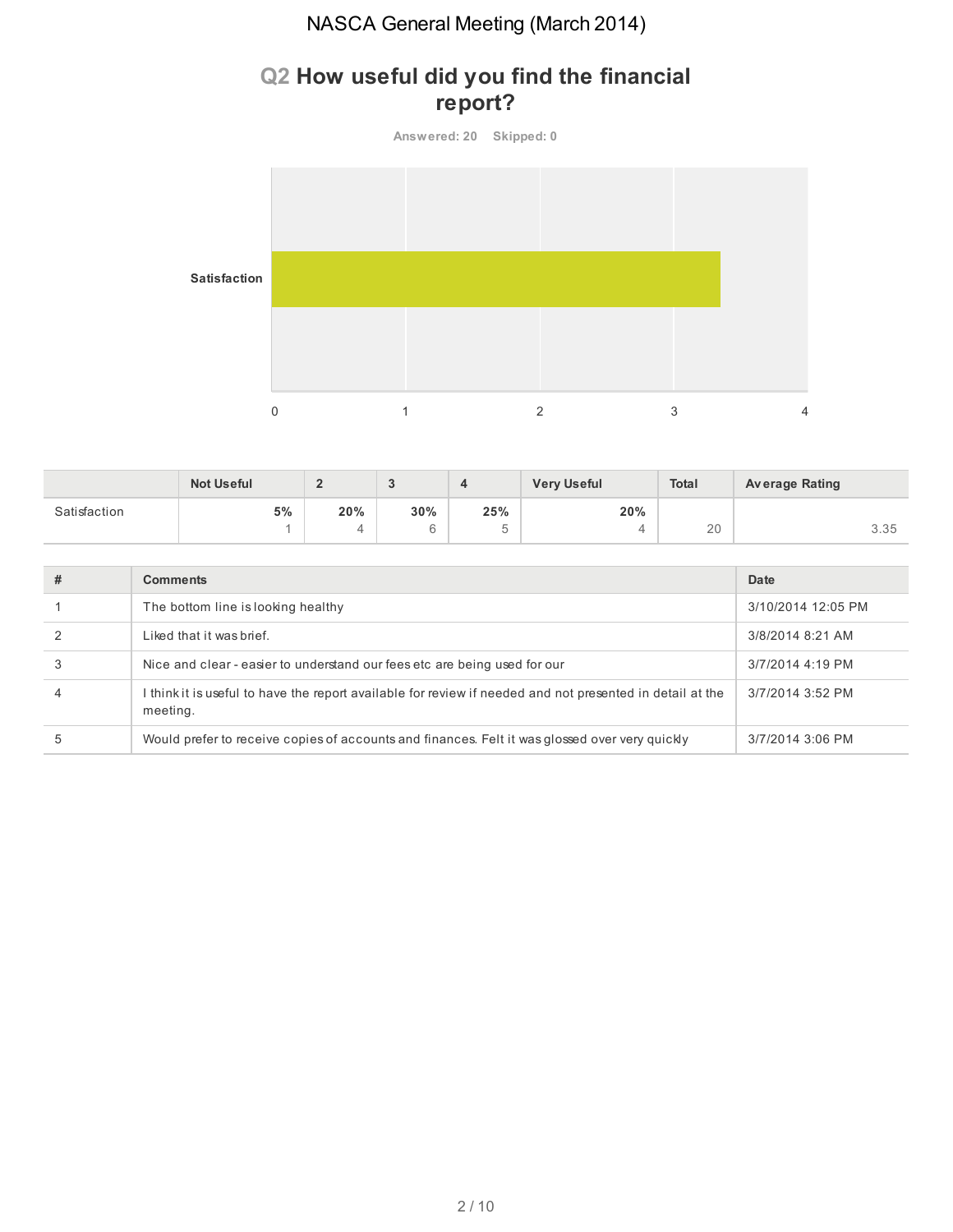# **Q3 How useful did you find the discussion on the Mission and Objectives of NASCA?**



|              | <b>Not Useful</b> | -     | u   |     | <b>Very Useful</b> | <b>Total</b> | <b>Average Rating</b> |
|--------------|-------------------|-------|-----|-----|--------------------|--------------|-----------------------|
| Satisfaction | 0%                | $0\%$ | 30% | 25% | 45%                |              |                       |
|              |                   |       |     |     |                    | $\cap$<br>ZU | 4.15                  |

| # | Comment                                                                                                                                                                                 | Date               |
|---|-----------------------------------------------------------------------------------------------------------------------------------------------------------------------------------------|--------------------|
|   | The discussion was useful and it is timely to now move fowards with a final draft version                                                                                               | 3/10/2014 12:05 PM |
|   | Good to be directed back to why we belong                                                                                                                                               | 3/7/2014 4:19 PM   |
|   | Great to be able to be part of the discussion and that you value our input                                                                                                              | 3/7/2014 3:35 PM   |
| 4 | Useful but too short. It was agenda'd for longer I thought. Needs good discussion with everyone We<br>didn't get a chance to discuss the paper from Craig hutchison that was circulated | 3/7/2014 3:06 PM   |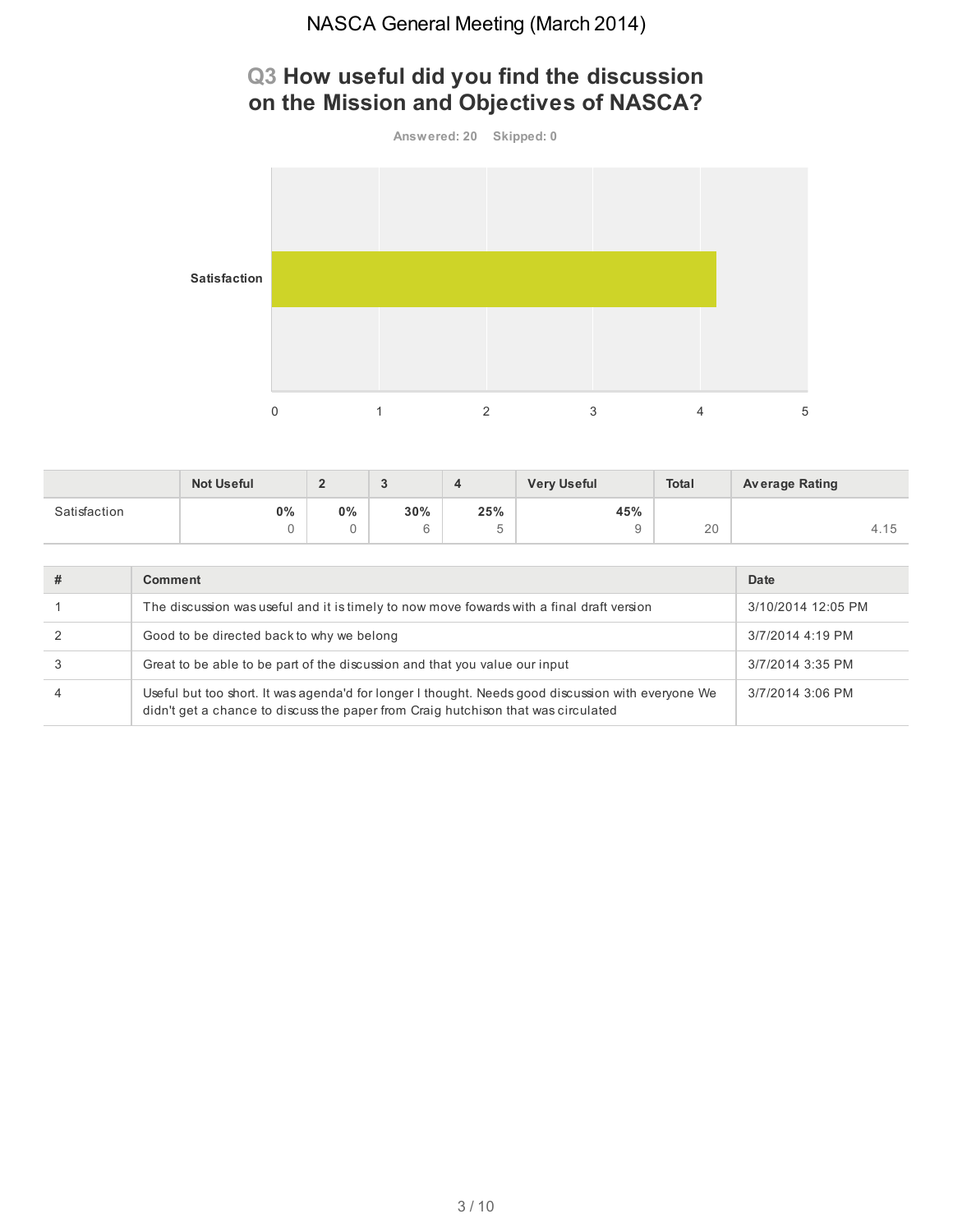## **Q4 My chosen breakout session provides me with good information, is interesting and useful? Complete for whichever session you attended.**



|                      | <b>Not Useful</b> | $\overline{2}$ | 3        | $\overline{4}$ | <b>Very Useful</b> | <b>Total</b>  | <b>Average Rating</b> |
|----------------------|-------------------|----------------|----------|----------------|--------------------|---------------|-----------------------|
| <b>DSS</b>           | $0\%$             | $0\%$          | $9.09\%$ | 27.27%         | 63.64%             |               |                       |
|                      | 0                 | 0              |          | 3              |                    | 11            | 4.55                  |
| <b>HOP</b>           | $0\%$             | $0\%$          | $0\%$    | 14.29%         | 85.71%             |               |                       |
|                      | 0                 | $\mathbf{0}$   | 0        |                | 6                  |               | 4.86                  |
| <b>Mental Health</b> | $0\%$             | $0\%$          | 50%      | $0\%$          | 50%                |               |                       |
|                      | 0                 | 0              |          | 0              |                    | $\Omega$<br>∠ | 4.00                  |

| #              | <b>Comments</b>                                                                                                                                                                                                                                                                                                                                | Date               |
|----------------|------------------------------------------------------------------------------------------------------------------------------------------------------------------------------------------------------------------------------------------------------------------------------------------------------------------------------------------------|--------------------|
|                | Though we ran out of time for the things Jan WHIte had put on agenda which would have been<br>helpful to discuss                                                                                                                                                                                                                               | 3/12/2014 3:02 PM  |
| 2              | Given that only 3 people were at our MH breakout, we were unable to achieve a lot but we were<br>able to discuss variances pertinent to each area, identify things that were working well and those<br>not so well, it was still valuable for myself given that I am a sole practitioner in my DHB.                                            | 3/11/2014 8:22 AM  |
| 3              | We needed slightly longer time to complete the agenda Jan Whites feedback was cut short and her<br>interactions as NNR - go between the MoH and Nasc Operational process is really informative as<br>she sees trends nationally and solutions that other Nascs come up with and can pass on                                                    | 3/10/2014 12:05 PM |
| $\overline{4}$ | especially interRAI                                                                                                                                                                                                                                                                                                                            | 3/10/2014 8:54 AM  |
| 5              | Not sure why Lynda Wheeler from interRAI was present through out entire NASCA day? Particularly<br>as she was a 'talker' and took up valuable time in the HOP breakout session. She should have only<br>been there for her segment. Felt uneasy about her being present considering she reports back to<br>MOH. I felt unable to speak freely. | 3/8/2014 8:21 AM   |
| 6              | Great to be able to have some of the session content arranged in advance (quest speaker / topics<br>etc), and some time less structured discussion                                                                                                                                                                                             | 3/7/2014 4:19 PM   |
| 7              | More time would have been useful with Jan and less time with external presenters                                                                                                                                                                                                                                                               | 3/7/2014 3:52 PM   |
| 8              | Alway good with interesting discussion and input from everyone.                                                                                                                                                                                                                                                                                | 3/7/2014 3:35 PM   |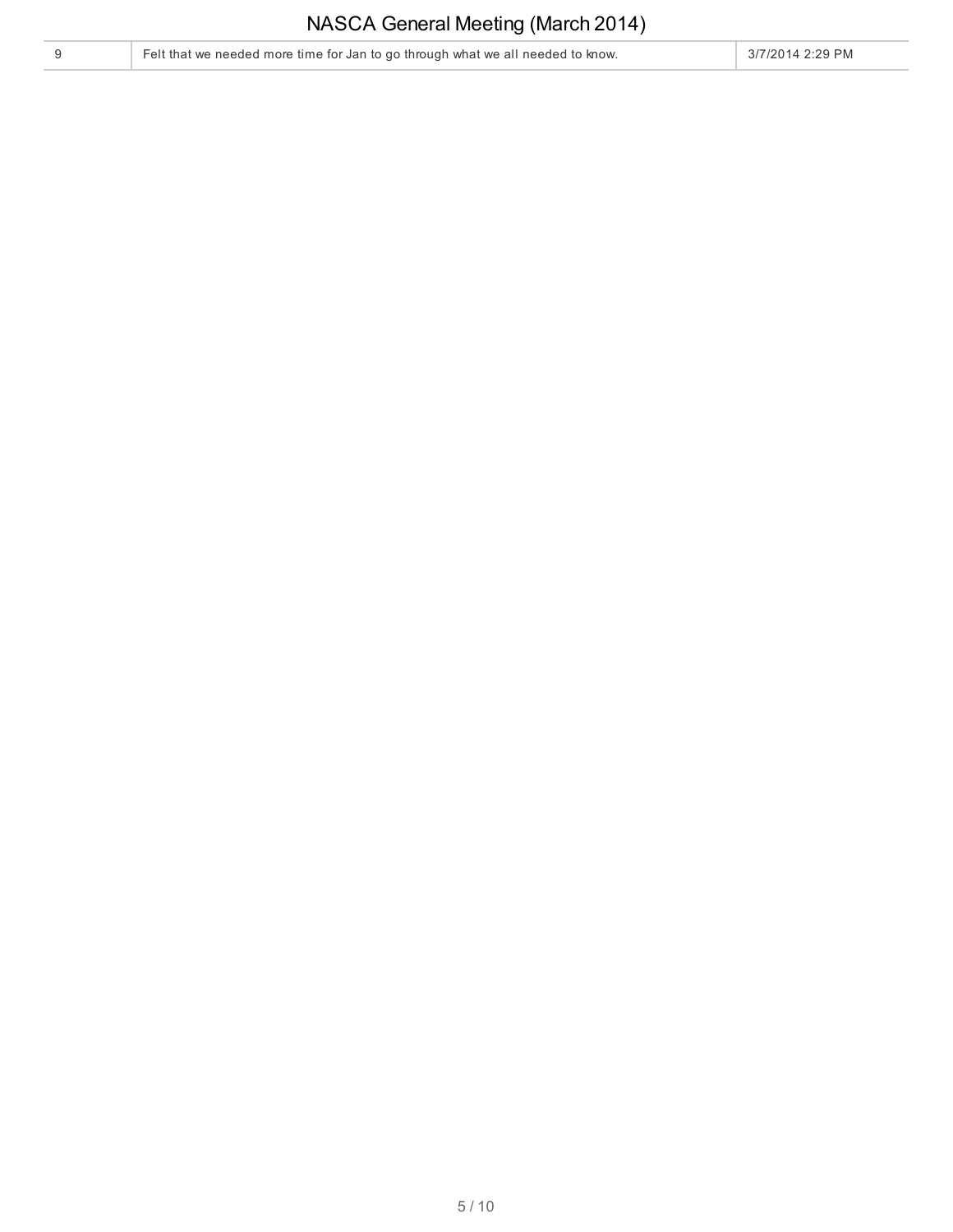## **Q5 How useful did you find the presentation by James Lord from Careerforce on the Qualification Framework?**



|              | <b>Not Useful</b> | $\sim$<br>- | u   |     | <b>Very Useful</b> | Total | <b>Average Rating</b> |
|--------------|-------------------|-------------|-----|-----|--------------------|-------|-----------------------|
| Satisfaction | 30%               | 30%         | 20% | 20% | $0\%$              |       |                       |
|              |                   | R           | ᅭ   | 4   |                    | 20    | 2.30                  |

| # | <b>Comments</b>                                                                                                            | Date               |
|---|----------------------------------------------------------------------------------------------------------------------------|--------------------|
|   | More information would have been beneficial                                                                                | 3/11/2014 9:13 AM  |
|   | Still unclear about its relevance for our Nasc work force especially where they have other allied<br>health qualifications | 3/10/2014 12:05 PM |
|   | its good to know that its on the agenda but not necessary to have such a long time frame to present<br>it.                 | 3/7/2014 3:52 PM   |
|   | Will share with my NASC team                                                                                               | 3/7/2014 3:35 PM   |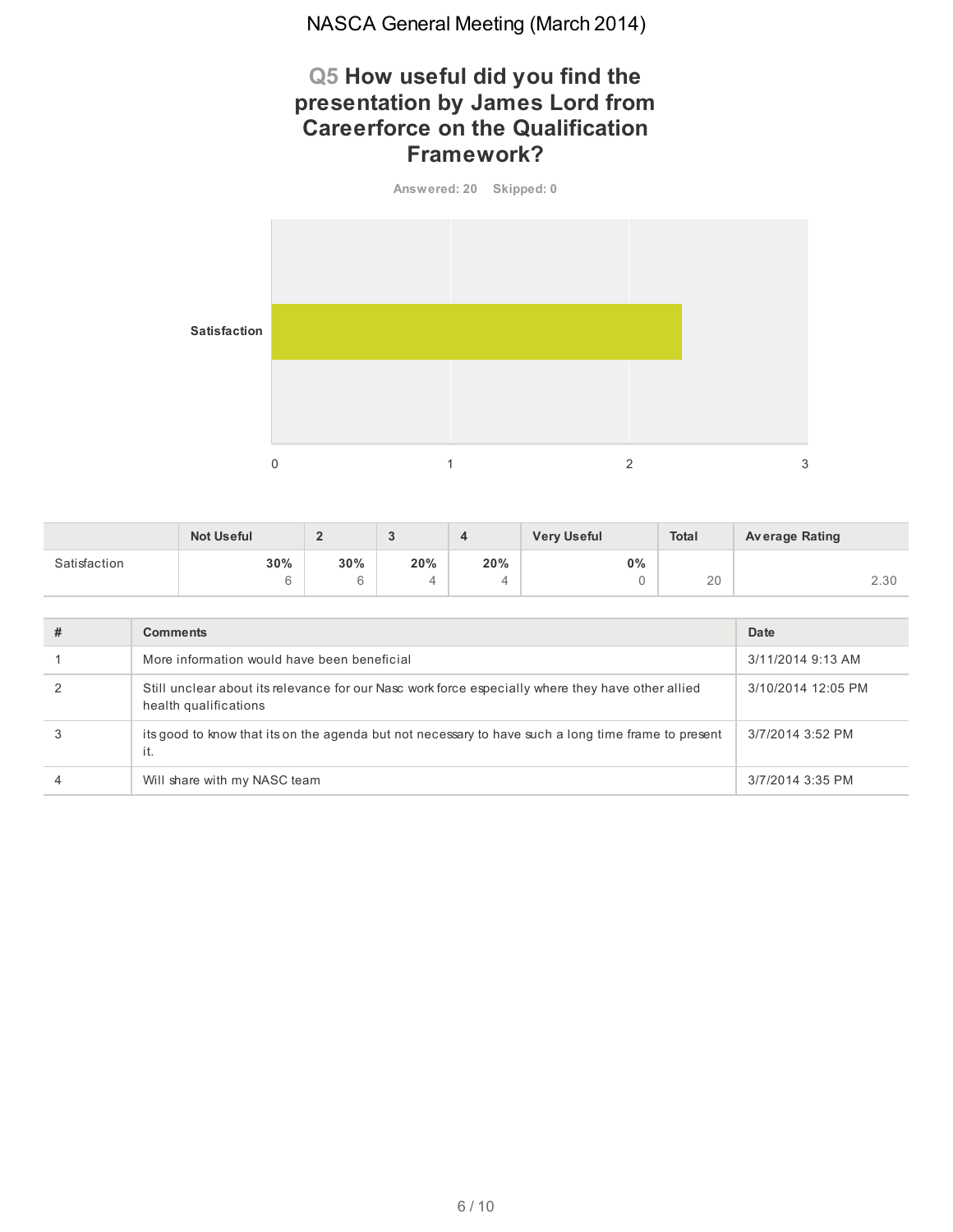## **Q6 How useful did you find the afternoon session on Eligibility and 'grey areas' between the streams (facilitated by Susan Bowden and Sonia Hawea)?**



|              | <b>Not Useful</b> | $\sim$<br>- | n<br> | 4                        | <b>Very Useful</b> | <b>Total</b> | <b>Average Rating</b> |
|--------------|-------------------|-------------|-------|--------------------------|--------------------|--------------|-----------------------|
| Satisfaction | 10%               | 10%         | 25%   | 35%                      | 20%                |              |                       |
|              | -                 | $\sim$<br>- |       | $\overline{\phantom{a}}$ |                    | 20           | 3.45                  |

| # | <b>Comments</b>                                                                                                                                                                                                                                                                                    | Date              |
|---|----------------------------------------------------------------------------------------------------------------------------------------------------------------------------------------------------------------------------------------------------------------------------------------------------|-------------------|
|   | we had already had a similar discussion in the morning and with MH                                                                                                                                                                                                                                 | 3/12/2014 3:02 PM |
|   | Pretty much no further than we were at the last meeting. It would be more helpful to have someone<br>from MOH who actually makes the decision to sort some of this stuff out. Feels like we're just going<br>round in circles and every time DSS NASC says "not us" there's nothing anyone can do! | 3/10/2014 8:01 AM |
|   | Would be good to talk in more detail about some succcess stories (to get ideas of what works to<br>make things happen - even though it may be different in different areas / situations                                                                                                            | 3/7/2014 4:19 PM  |
|   | It will be useful to have how each area can interelate but this may sort itself with the updated<br>mission and intention of nasc attendance                                                                                                                                                       | 3/7/2014 3:52 PM  |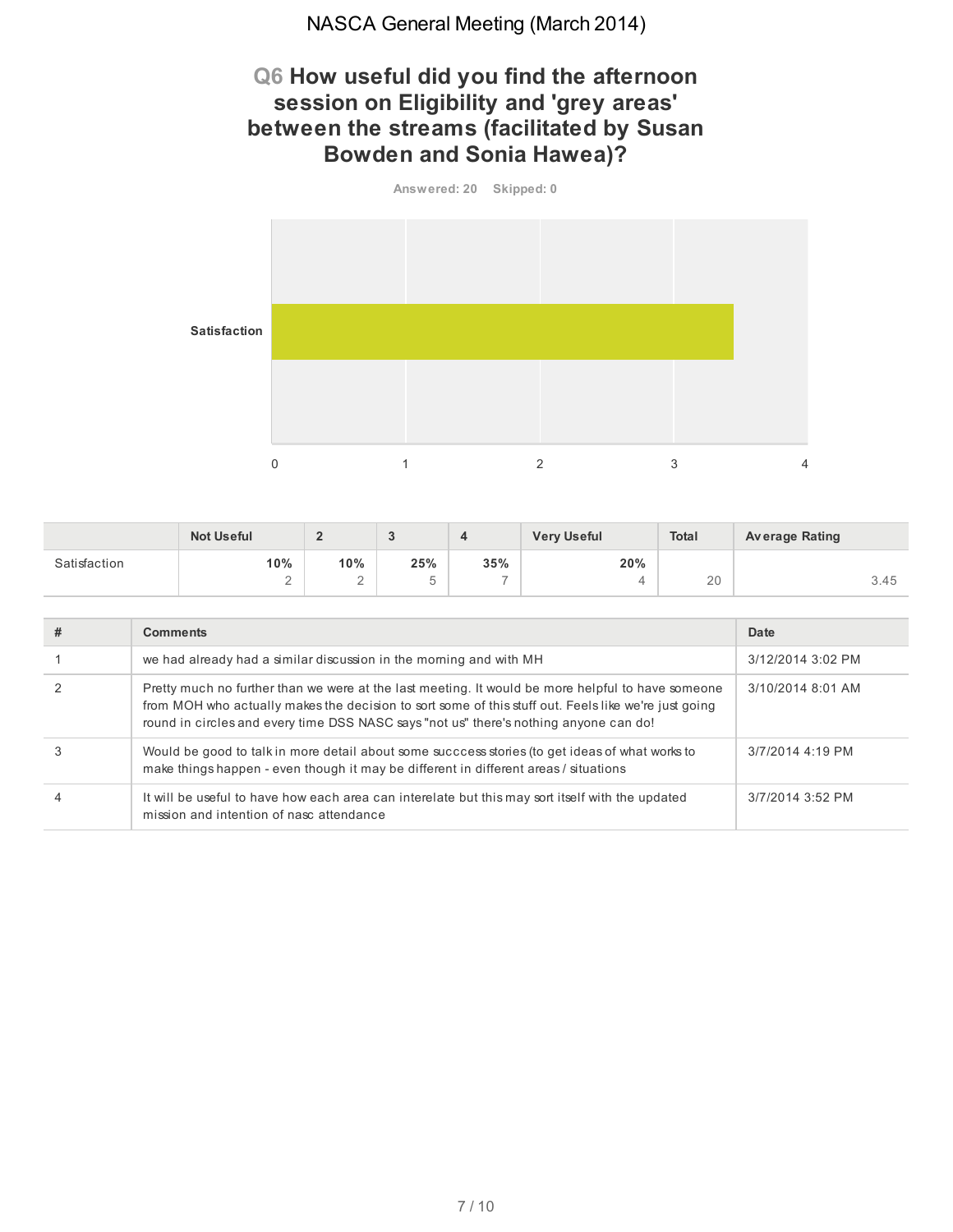# **Q7 The NASCA General Meeting provided me with good information, was interesting and useful?**

**Answered: 20 Skipped: 0 Satisfactory** 0  $1$  2  $3$  4

|              | <b>Not Useful</b> | $\sqrt{2}$<br>-           | ົ<br>◡   | 4         | <b>Very Useful</b> | <b>Total</b> | <b>Average Rating</b> |
|--------------|-------------------|---------------------------|----------|-----------|--------------------|--------------|-----------------------|
| Satisfactory | $0\%$             | 10%<br>$\sim$<br><u>_</u> | 15%<br>u | 50%<br>10 | 25%<br>ь<br>◡      | 20           | 3.90                  |
|              |                   |                           |          |           |                    |              |                       |

| <b>Comments</b>                                                                                                                                    | Date               |
|----------------------------------------------------------------------------------------------------------------------------------------------------|--------------------|
| The meetings are well chaired and the agenda is clear and received in advance of the meetings.<br>The timing for flights is a great consideration. | 3/10/2014 12:05 PM |
| Again DSS dominant.                                                                                                                                | 3/8/2014 8:21 AM   |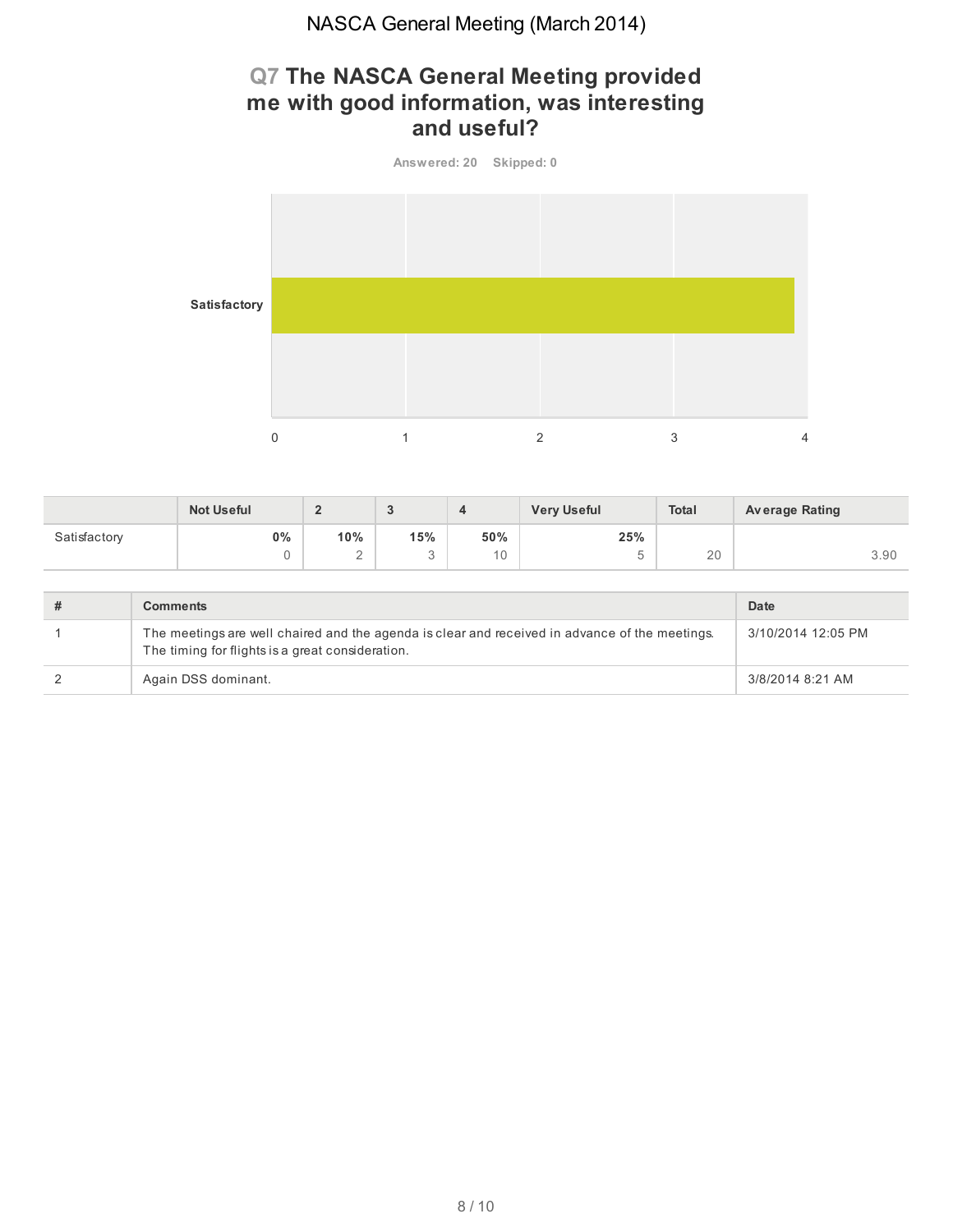# **Q8 The balance of around 30% general / combined meeting and 70% breakout sessions works?**



|              | <b>Not Useful</b> | e  | ັ  |     | <b>Very Useful</b>  | <b>Total</b> | <b>Average Rating</b> |
|--------------|-------------------|----|----|-----|---------------------|--------------|-----------------------|
| Satisfaction | 0%                | 5% | 5% | 40% | 50%                 |              |                       |
|              |                   |    |    |     | 1 <sub>0</sub><br>◡ | 20           | 4.35                  |

| # | <b>Comments</b>                                                                                                                                                                                                                                                                                                                                                                                              | Date              |
|---|--------------------------------------------------------------------------------------------------------------------------------------------------------------------------------------------------------------------------------------------------------------------------------------------------------------------------------------------------------------------------------------------------------------|-------------------|
|   | I wonder if another way of orientating the meeting would be to continue to have a combined<br>meeting but split the breakout sessions by subject matter (like a conference) rather than by contract<br>stream. This way those NASCs that cover a variety of contracts could chose which session is of most<br>relevence i.e the grey areas and have representation at more than one discussion if necessary. | 3/10/2014 9:58 AM |
|   | Definitely breakout sessions need to have the higher %.                                                                                                                                                                                                                                                                                                                                                      | 3/8/2014 8:21 AM  |
| 3 | Most benefit comes from interfaces with own streams, but need to maintain relationships and<br>consistency accross the wider NASCA group.                                                                                                                                                                                                                                                                    | 3/7/2014 4:19 PM  |
| 4 | I believe this works Also know that if a full meeting and discussion was needed you would call<br>everyone together.                                                                                                                                                                                                                                                                                         | 3/7/2014 3:35 PM  |